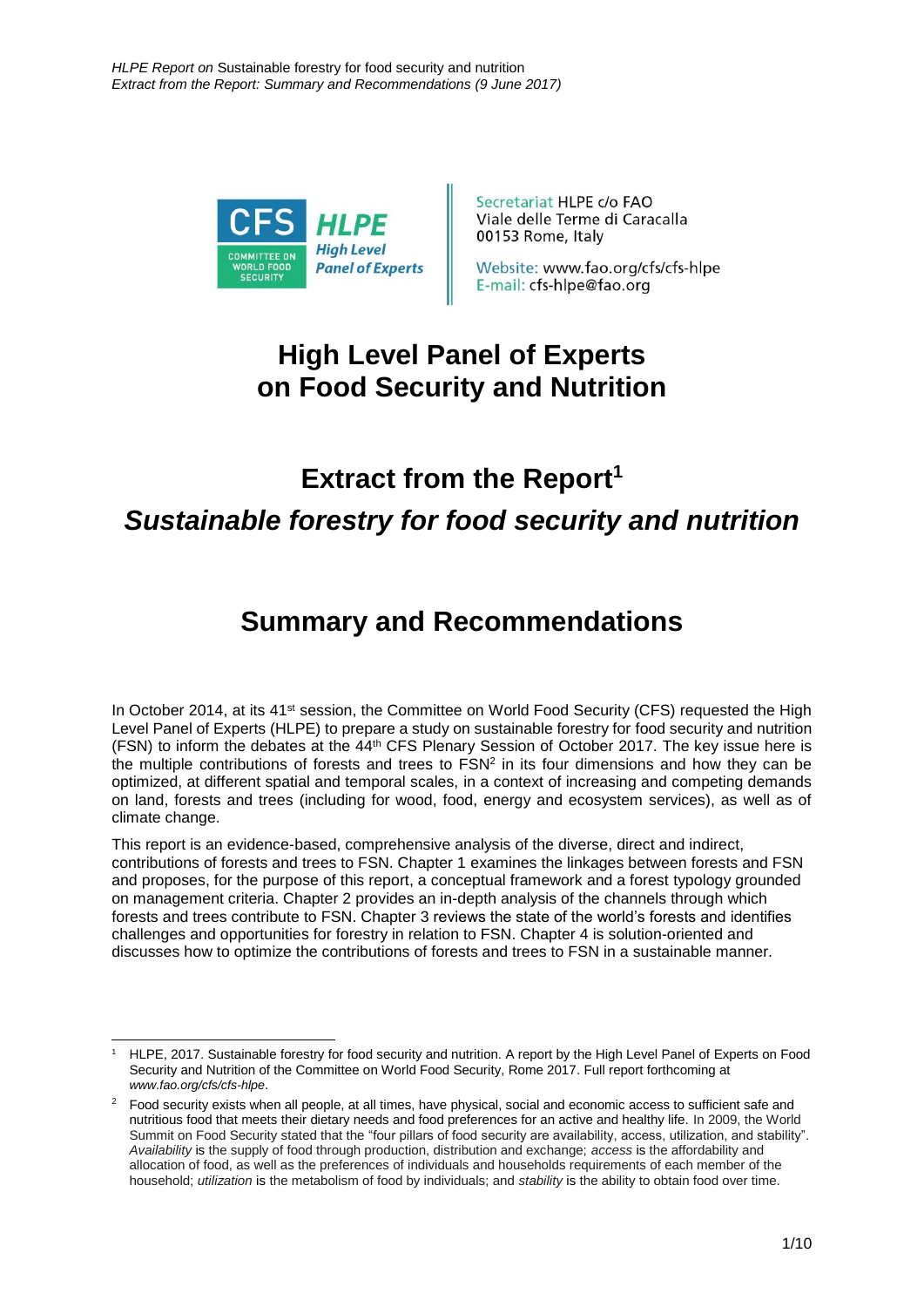## **SUMMARY**

#### **FORESTS, TREES AND FSN: SCOPE AND CONCEPTUAL FRAMEWORK**

- 1. There are numerous definitions of forests reflecting both the diversity of forest ecosystems in the world and the diversity of human perceptions and uses of forests. The term "forest" is used to describe a broad range of ecosystems from scattered trees in dry landscapes to dense, close canopy old growth forests in high rainfall areas. A forest can be an administrative unit, a type of land cover or a type of land use. Land cover refers to the physical appearance of land, while land use refers to its utilization by humans for different purposes (including production, conservation, cultural or religious value). The FAO Global Forest Resources Assessment (FRA) has contributed to harmonize, for statistical purposes at the global level, the approaches used to define and categorize forests. The FRA uses a definition of forests that includes minimum thresholds for: the height of trees (5m), the canopy cover (10 percent) and the area (0.5 ha).
- 2. The FRA definition covers very different types of forests. In addition, there are various types of landscapes incorporating trees. Given this diversity and the purpose of this report, a typology of forests and landscapes with trees, building on the FRA statistical categories, is proposed. This typology uses FRA data and is grounded on the degree of management, as this is the criterion that most influences the various contributions of forests to FSN and that can be more easily influenced by policies. This typology distinguishes three broad categories that are considered as forests according to the FRA definition (primary for old growth) forests, secondary forests, plantation forests); a fourth one gathering other wooded lands that are not classified as agricultural land and with a canopy cover of 5 to 10 percent; and a fifth one called "trees outside forests". Delimitations among these types are not always clear cut as they exist on a continuum of management intensity along the forest transition curve.<sup>3</sup>
- 3. The category "trees outside forests" gathers the considerable diversity of agriculture systems with trees. It includes in particular agricultural tree plantations such as palm oil, olive trees and orchards (fruit and nut trees), as well as very diverse agroforestry systems and mosaic landscapes where forest patches are too small to be considered as forests for statistical purposes. The term "agroforestry" refers to systems and technologies where trees are deliberately used on the same land-management units as agricultural crops and/or animals, in some form of spatial arrangement or temporal sequence. In spite of their diversity, all these systems share the common characteristic of trees being closely linked to agriculture and food production activities.
- 4. Any people who rely to some extent on forests and trees for their livelihood can be considered forest-dependent. When including: indigenous peoples that mainly depend on forests for their subsistence, rural dwellers living in or at the margins of forests, smallholder farmers who grow trees or manage forest patches and employees in formal or informal forest-based enterprises, from 1 to 1.7 billion people can be considered as forest-dependent.
- 5. In this report, forestry is considered in a very broad sense, encompassing all decisions related to forest management, in any type of system or landscape that includes trees, including three broad types of decisions: those related to the presence or absence of trees in a certain area, to the types of forests and trees, to the way they are managed. The purpose of sustainable forest management (SFM), as defined by the United Nation General Assembly is to maintain and enhance the economic, social and environmental values of all types of forests, for the benefit of present and future generations. SFM is rooted in two main premises: first that ecosystems have the potential to renew themselves, and second that economic activities and social perceptions or values that define human interaction with the environment are choices that can be changed or modified to ensure the long-term productivity and health of the ecosystem.

<sup>-</sup><sup>3</sup> The forest transition curve, from natural forests to agriculture and reforestation illustrates the evolution of forests, through a continuum of management intensity across the different forest types. This curve can not only illustrate the evolution of forests in time but also describes spatial variations across contemporary landscapes.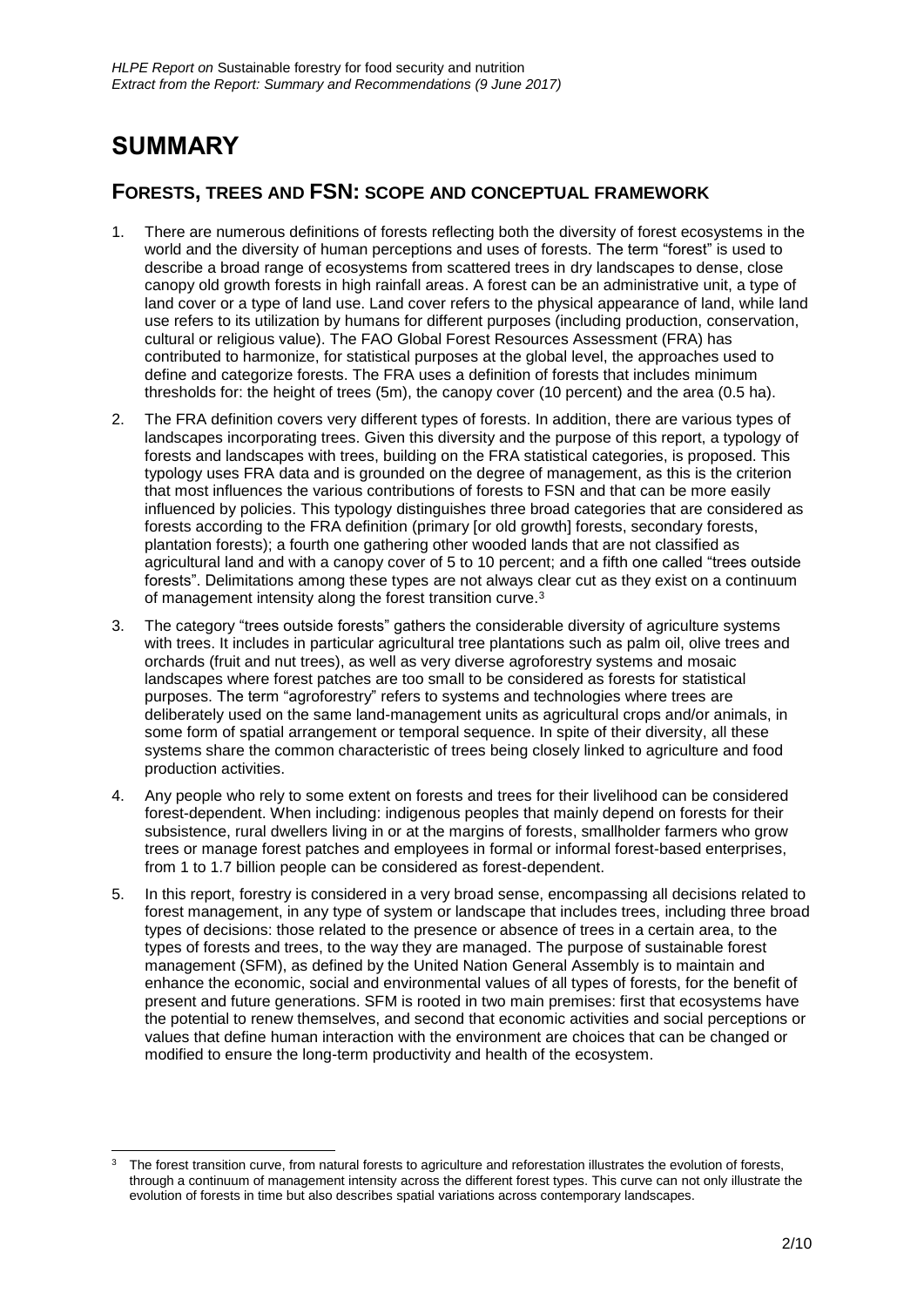## **CONTRIBUTIONS OF FORESTS AND TREES TO FSN**

- 6. Forests and trees contribute to FSN through four main channels: direct provision of food; provision of energy, especially for cooking; income generation and employment; and provision of ecosystem services that are essential for FSN, human health and well-being.
- 7. *Direct provision of food:* Although forest foods have been estimated to represent only 0.6 percent of global food energy supply, they make a considerable contribution to dietary quality and diversity and play a critical role for the FSN of forest-dependent communities. Forest foods, by reaching local, national and even international markets, also contribute to diverse and balanced diets for people living far from forests. Forests and trees are also used as a source of fodder by farmers and pastoralists in traditional extensive systems and in more intensive silvopastoral systems.
- 8. *Provision of energy:* Woodfuel<sup>4</sup> contributes globally to 6 percent of the total primary energy supply and 27 percent in Africa. Some 2.4 billion people, one-third of the global population (including two-thirds of the households in Africa), rely on wood as their main source of energy for cooking. Moreover, 764 million people use woodfuel to boil and sterilize water, of which 644 million are in Asia.
- 9. *Income and employment:* Formal and informal forestry sectors are also an important source of employment and income, often underestimated given the importance of the informal sector. In 2011, the formal forest sector employed an estimated 13.2 million people worldwide and represented 0.9 percent of the world gross domestic product. Such figures hide a huge diversity across countries and generally underestimate the real contribution of forests to national income as they do not integrate the value added of wood products accounted for in the industrial sector, nor, for instance, their contribution to tourism and recreation. Moreover those figures only cover the formal forest sector and data are still lacking to properly reflect the importance of informal forest-related activities for income generation and employment, including through woodfuel and collection of non-wood forest products (NWFPs).
- 10. Forest products collected either for sale or for auto-subsistence can, in both cases, make a crucial contribution to the FSN of women and of their entire household. In spite of a lack of gender-disaggregated data, studies suggest that women play a lesser role in the formal sector and in income generating activities, but are central in fuelwood collection as well as in the collection of many forest products, with important regional differences.
- 11. *Provision of ecosystem services:* Forests and trees directly support food production at farm, landscape and broader levels by delivering numerous non-provisioning ecosystem services that are essential for FSN and sustainable development in the long term (such as water regulation, soil protection, nutrient circulation, pest control and pollination). Forests host the major part of terrestrial biodiversity and play a critical role for climate change mitigation at the global level and for adaptation to climate change at farm, household, landscape and broader levels. Production systems that integrate forests, trees and crops need to explicitly take into account potential competition for nutrients, water and light.
- 12. *Human health and well-being:* Forests, tree-based agricultural systems and forestry impact human health in a diversity of ways, including: provisioning of food, medicinal plants, fuelwood, clean water and income. Empirical evidence suggests that forest environments can improve peoples' mental health and reduce depression and stress. However, forests can also provide habitat for parasites and diseases that can affect human and domestic animals. The critical linkages between human, animal, and ecosystem health are encompassed in the concept of "One Health", which highlights the need for collaboration across sectors.
- 13. *Resilience and safety net:* Forests and trees can play a crucial role to improve resilience, defined as the capacity to prevent, mitigate or cope with risk, and recover from shocks, at landscape, community and household levels. They thus make a significant contribution to stability, the fourth dimension of FSN, by playing a major role as a safety net during drought or lean seasons as well as during periods of crises and conflicts. Forests and trees can provide a complement or a

<sup>1</sup> <sup>4</sup> Woodfuel designates the total of fuelwood plus charcoal, as per FAO's terminology.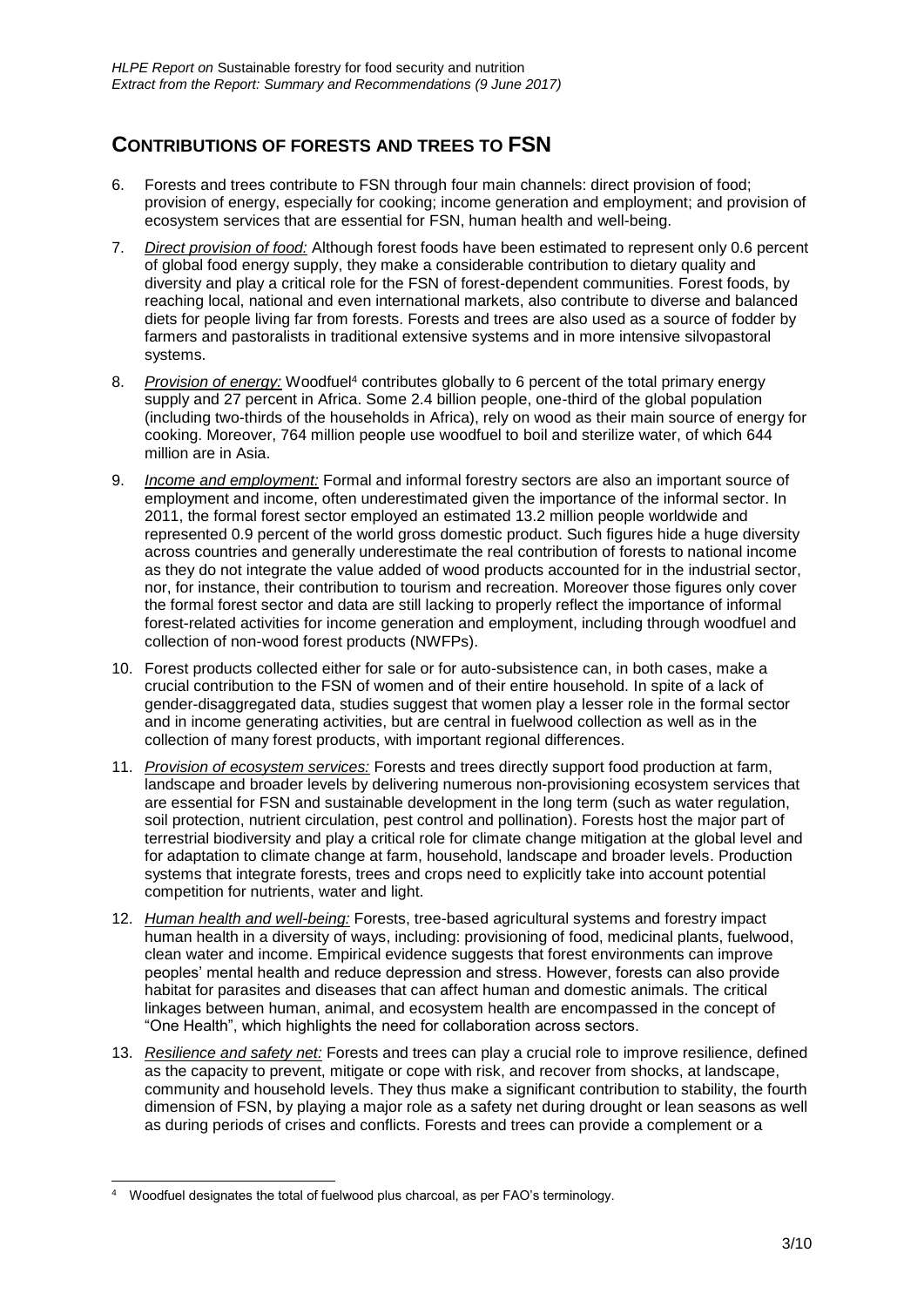substitute to other sources of food, income and employment, in periods of scarcity. This role of safety net is often important for the most vulnerable groups.

14. Importantly, contributions of forests and trees to FSN depend upon numerous interactions inside complex environmental, economic and social systems that are often built and sustained with a considerable amount of traditional and indigenous knowledge.

#### **FORESTRY TRENDS: CHALLENGES AND OPPORTUNITIES FOR FSN**

- 15. Changes in forest cover, forest types and management have considerable impacts on the contributions of forests and trees to FSN at different spatial and temporal scales. These changes, as well as their drivers, enable the identification of some of the challenges and opportunities for sustainable forestry to contribute to FSN.
- 16. In 2015, almost 4 billion ha worldwide (30.6 percent of the world's land area) were covered by forests. Despite relatively high rates of ongoing deforestation, particularly in the tropics, the global net forest loss has slowed over the past two decades. The FRA 2015 has also provided for the first time global figures on forest degradation based on partial canopy cover loss (PCCL)<sup>5</sup> and estimated that, in the tropics, the area subject to PCCL is 6.5 times the area deforested since 1990.
- 17. The overall decrease in total forest area is the result of contrasted trends across forest types and across regions. Between 1990 and 2015, most regions showed a steady decrease in natural forest area, including primary and secondary forests, and a sharp increase in planted forests. The loss of primary forest is of particular concern as they are irreplaceable reserves of biodiversity. Planted forests are increasingly important, not only in terms of area, increasing from 4 to 7 percent between 1990 and 2015, but also in terms of production, with 46.3 percent of industrial roundwood coming from planted forests in 2012. Planted forests are also a way to restore degraded land and to provide ecosystem services such as reduced erosion and protection from floods. Considering the increasing demand for wood, planted forests could help to reduce the pressure on natural forests.
- 18. Deforestation and forest degradation threaten income, livelihoods and ways of life of forestdependent populations, and compromise the provision of ecosystem services that are essential to FSN and sustainable development in the long term. Deforestation for agricultural expansion is sometimes considered to offer greater opportunities for welfare improvement. However, those immediate benefits can result in depletion of natural resources, simplified diets and compromised livelihoods and ways of life in the long term. Finally, deforestation and forest degradation, leading to habitat fragmentation, can also impact human health by increasing the risk of transmission of pests and diseases.
- 19. Changes in forest cover, forest types and uses are driven by the interaction of numerous factors, at local and global levels: growing demand for food, feed, wood and energy, driven by population and income growth; and increased importance given to the protection of biodiversity, to carbon stocks, water and soil protection. They also depend on the governance systems that address and manage these demands.
- 20. Given the global population and economic growth, the increase in demand for food, feed, wood and bioenergy is expected to continue in the future. Wood and fibre demand is in particular expected to double between 2005 and 2030.
- 21. In addition, forests need now to adapt to climate change and are called upon to contribute to its mitigation. Land degradation fuels additional demand for land for agriculture, creating additional pressure on forests, but also opportunities for reforestation and afforestation. There is at the same time increased awareness of the role of forests to protect soil, water and biodiversity and to contribute to climate change mitigation. These trends intensify the competition for land. They also intensify the competition between forest uses, for environmental preservation, for timber and wood production, and for food and other NWFPs, each of which impacts FSN. Addressing the issue of competition for land while taking into account agricultural and forests demands on the one hand, environmental and climate concerns on the other hand, calls for tackling consistently the trade-offs at and between different scales, from local to global. This requires moving beyond

<sup>1</sup> <sup>5</sup> Defined as the loss of more than 20 percent of tree cover between 2000 and 2012.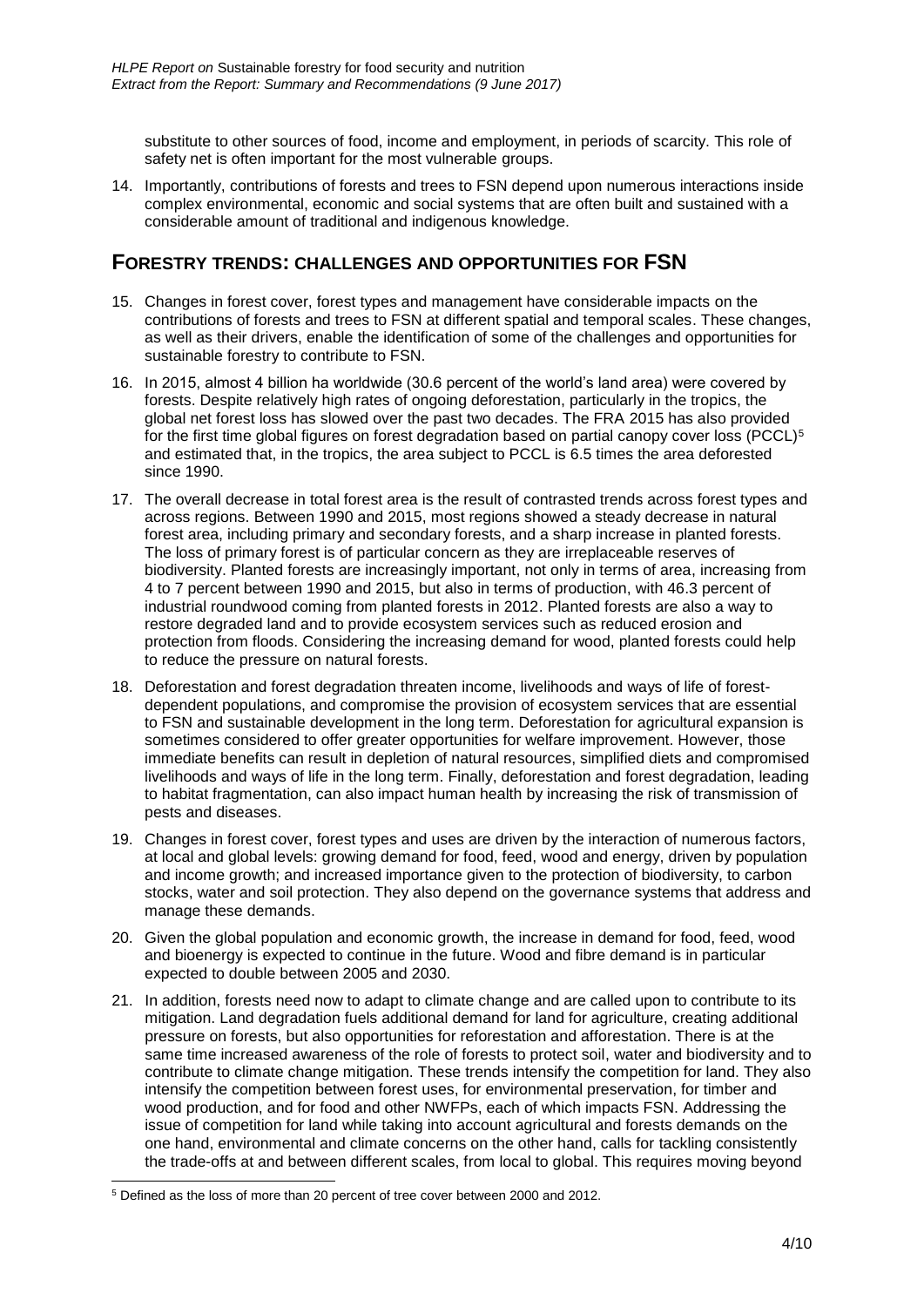the controversy materialized by the two opposite narratives "land sharing - land sparing" to design and implement appropriate arrangements and mechanisms.

22. These increasing demands on land, forests and trees, create new challenges and opportunities for their contributions to FSN. They can threaten some of the contributions of forests to FSN, particularly when such contributions are less visible or concern marginalized and most vulnerable groups. On the other hand, they can create additional reasons to protect and invest in forests and generate new jobs and opportunities for sustainable development. This calls for a better understanding of the drivers of change, and of the dynamics at play in evolving landscapes such as secondary forests, landscape mosaics, agroforestry systems and their impact for FSN and sustainable development, and for a better support for the forest restoration of areas that qualify as other wooded land.

### **HOW TO OPTIMIZE THE CONTRIBUTIONS OF FORESTS AND TREES TO FSN IN A SUSTAINABLE WAY?**

- 23. There are potential synergies and trade-offs between the benefits provided by forests and trees for FSN, at different scales, from local and global, from short to long term. SFM for FSN has thus to take fully into account and integrate: the multiple uses of forests and trees, as well as the diverging and sometimes conflicting interests, needs and rights of different stakeholders, paying specific attention to the more vulnerable and marginalized groups. It requires governance mechanisms at different spatial and temporal scales, through international instruments, national policies and local arrangements.
- 24. The FRA identifies a set of enabling conditions for SFM: permanent forestlands, legal frameworks, management plans, stakeholder involvement, as well as information, monitoring and reporting systems. According to the FRA, only half of the 2.2 billion ha of permanent forest land met all those conditions in 2015. However, areas under forest management plans have sharply increased during the last decades. In 2015, 167 countries reported to have such forest management plans and these plans cover more than half of their forest area (around 2.1 billion ha). The main objective of a forest management plan (whether forest conservation in primary forests and protected areas or wood production in plantation forests) may conflict with rights of access to and use of forest resources and therefore with the FSN of local forest-dependent people and communities, including indigenous peoples. Legal frameworks regulating these rights vary hugely across countries.
- 25. There are numerous international treaties and standards that have an influence on the way forests are managed. Among them some focus on the environmental dimensions of forest management, such as the three Rio Conventions, the United Nations Framework Convention on Climate Change (UNFCCC), the Convention on Biological Diversity (CBD) and the United Nations Convention to Combat Diversification (UNCCD). Other treaties relate to international human rights, in particular to the right to adequate food and nutrition. A third group of international instruments is directly linked to forest management, such as the 1992 United Nations Forest Principles<sup>6</sup> and the Voluntary Guidelines on the Responsible Governance of Tenure of Land, Fisheries and Forests in the Context of National Food Security.
- 26. There is increasing interest in market-based instruments to recognize and valorize the different contributions of forests, especially related to environmental issues. Examples include carbon credits and other payments for environmental services, certification and green procurement. Forest certification plays an important role in assessing and monitoring the sustainable management of forests in an independent way. The two main international certification schemes (the Forest Stewardship Council and the Programme for the Endorsement of Forest Certification, introduced in the late 1990s) covered 438 million ha in 2014 (90 percent of which are situated in boreal and temperate climatic domains). Also, voluntary green building programmes, codes and standards promote the use of legally and sustainably harvested wood products. While such instruments can link forestry management to people who consume forest products from a

<sup>-</sup><sup>6</sup> Annex III – Non-Legally Binding Authoritative Statement of Principles for a Global Consensus on the Management, Conservation and Sustainable Development of All Types of Forests – Report of the United Nations Conference on Environment and Development, Rio de Janeiro, Brazil, 1992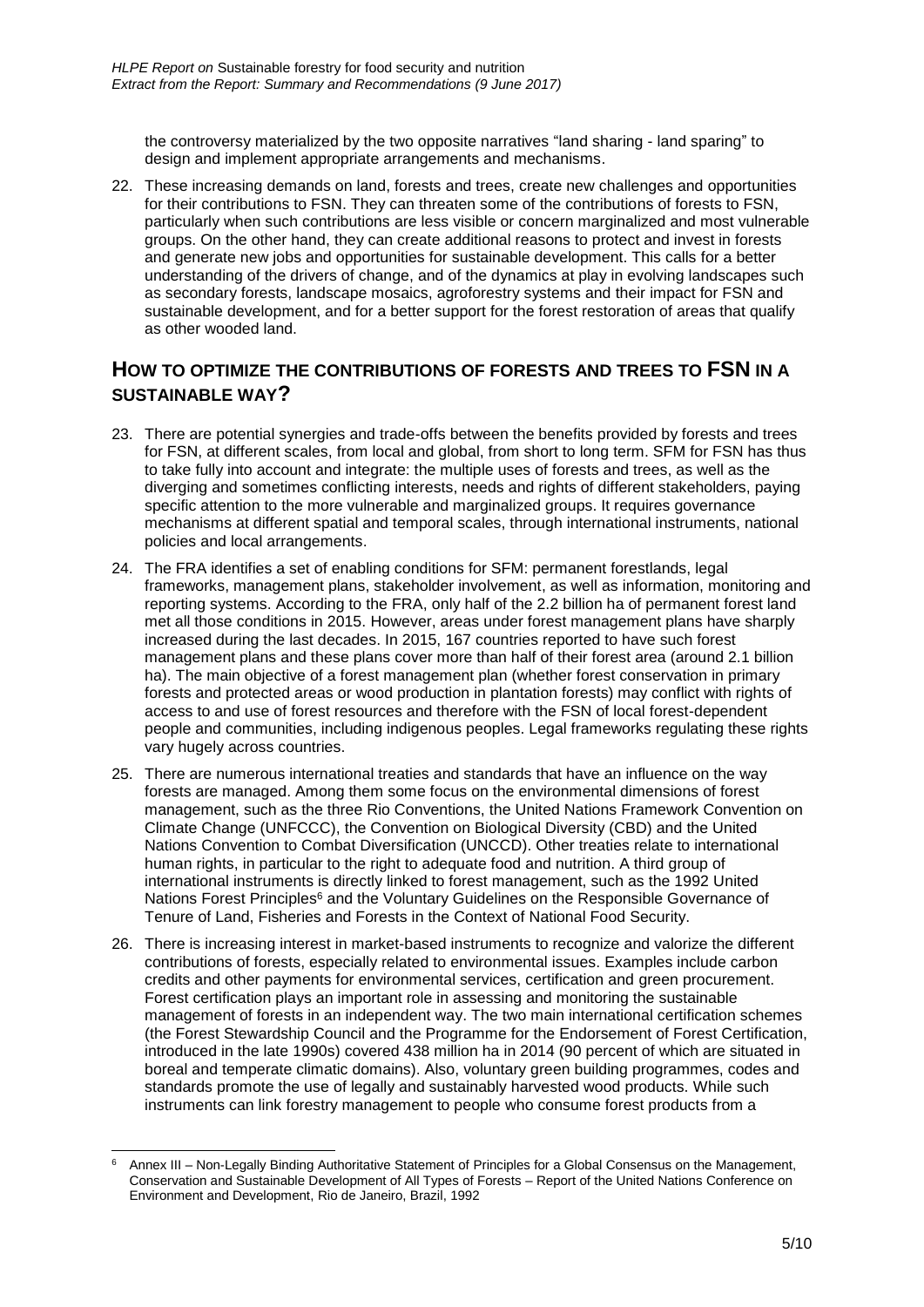distance by enabling them to pay for environmental impacts, they do not always fully integrate FSN concerns and the needs of local forest-dependent people and communities.

- 27. SFM for FSN thus requires integrated, innovative and inclusive governance systems across sectors at different spatial and temporal scales, ensuring the full and effective participation of all concerned stakeholders and affected groups, particularly of women, as well as vulnerable and marginalized groups, including indigenous peoples and forest-dependent communities. In particular, appropriate arrangements must be designed at the landscape level where the challenges are to optimize the concrete cohabitation among cities, agriculture, forests and other natural areas, and to better integrate FSN concerns in forest management.
- 28. The realization of the right to adequate food of local communities, forest-dependent communities and indigenous peoples requires ensuring their land and forest use rights. Forest-based goods and services are also crucial for the realization of social, economic and cultural rights of people around the world. In this context, laws, policies and interventions related to forests should not only avoid infringing rights but advance human rights outcomes, prioritizing the most disadvantaged groups in order to achieve substantive rather than formal equality. Such processes should respect the human rights principles of non-discrimination and equality, transparency and access to information, participation, empowerment, legality and accountability.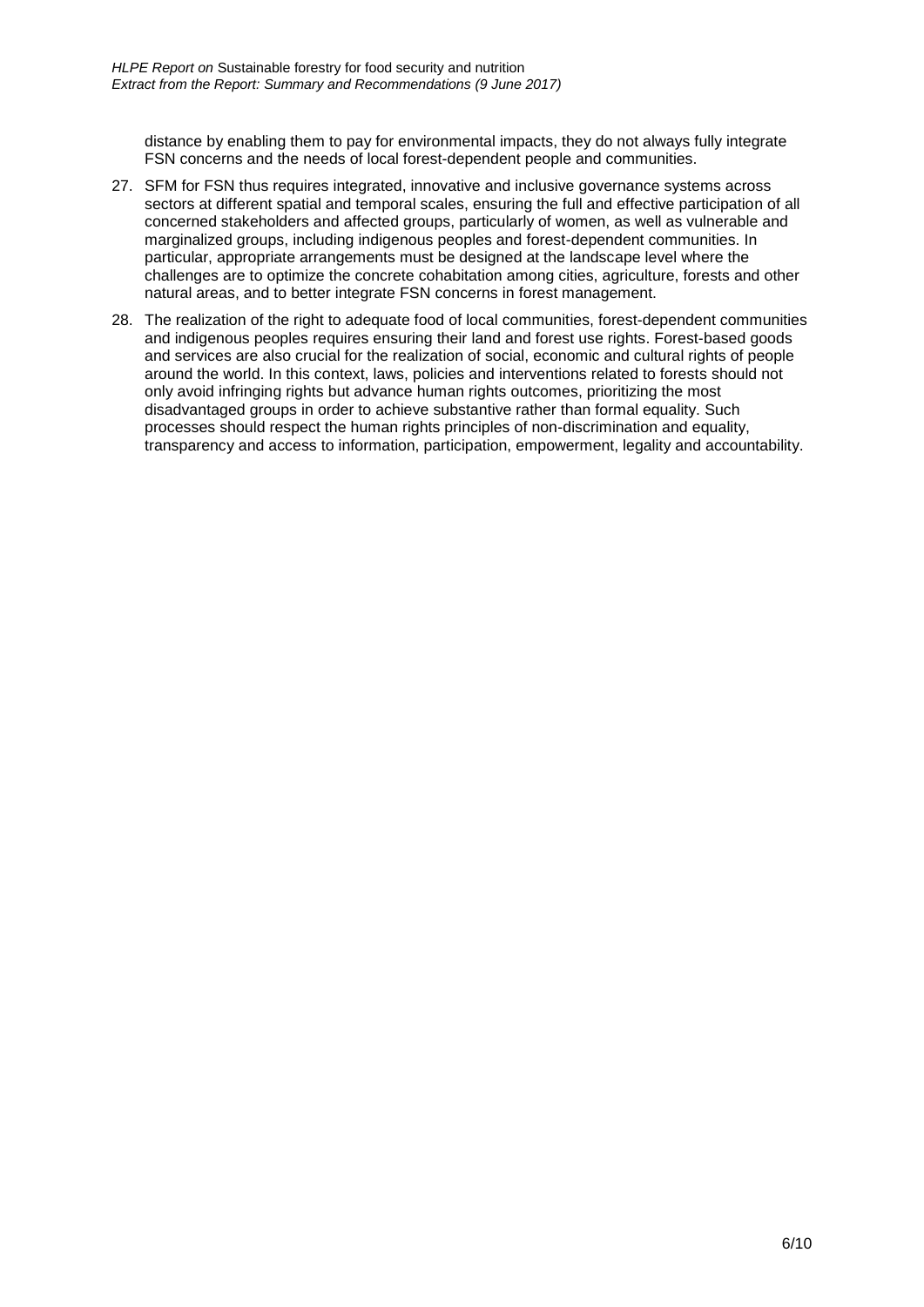## **RECOMMENDATIONS**

Forests and trees contribute directly and indirectly to food security and nutrition (FSN) in numerous ways. They are a source of energy, foods and other products. They provide livelihoods for an important part of the worldwide population, often the most vulnerable. Forests perform vital ecosystem services, including the regulation of the water and carbon cycles and protection of biodiversity, that are essential to agriculture. These contributions vary according to types of forests and the way they are managed. They are of course particularly important for forest dependent people but have also impacts on a very large scale. Sustainable forest management aims to maintain and enhance the economic, social and environmental values of all types of forests, for the benefit of present and future generations, leaving no one behind.

### **1. DEVELOP AND USE POLICY-RELEVANT KNOWLEDGE ON THE DIRECT AND INDIRECT CONTRIBUTIONS OF FORESTS AND TREES TO FSN**

**States and academic institutions** should take measures to inform and train FSN policy makers and practitioners about the importance of sustainable forests for FSN. This should be done using participatory methodologies that enable the co-construction of knowledge about the contributions of forests and trees to FSN, at different spatial and temporal scales.

In particular, they should:

- a. Build the necessary capacities, professional training and organisational changes needed for participatory expertise and research.
- b. Design metrics and collect data that are disaggregated by gender, ethnicity, social class, age, and other social parameters, to measure the multiple, direct and indirect, contributions that forests and trees make to FSN through production, ecological processes, income and livelihoods, cultures and well-being, with a particular focus on the FSN status of forestdependent people.
- c. Gather data on nutritional trade-offs between increased income and changing diets on the one hand, and sociocultural, economic, environmental and health impacts of deforestation and forest degradation on FSN on the other hand.
- d. Improve trans-sectorial, systemic data collection in FSN and forestry monitoring systems, on the use of wild foods (animals, plants, mushrooms) and forest products, including for dietary quality and diversity, poverty alleviation, health and medicinal purposes, as well as harvest impacts, to ensure long-term availability of wild foods and forest products.
- e. Strengthen FAO INFOODS studies on the nutrient composition of wild foods.

## **2. ENHANCE THE ROLE OF FORESTS IN ENVIRONMENTAL PROCESSES AT ALL SCALES WITHOUT COMPROMISING THE RIGHT TO ADEQUATE FOOD OF FOREST-DEPENDENT PEOPLE**

**All stakeholders** should use an ecosystem approach to promote the sustainable management of forests and trees, from local to global levels, in order to preserve ecosystem functions of forests and trees, as well as their contributions to FSN.

#### In particular, **states, IGOs, NGOs and other stakeholders should:**

- a. Recognize and enhance the role of forests and trees in regulating climate, water cycle and water quality, as well as in biodiversity conservation.
- b. Promote the role of forests and trees to limit soil erosion and land degradation, and to restore land.
- c. Consider how the implementation of initiatives designed to address environmental issues will affect local communities' and indigenous peoples' access to forest foods, and how this might impact dietary diversity and quality.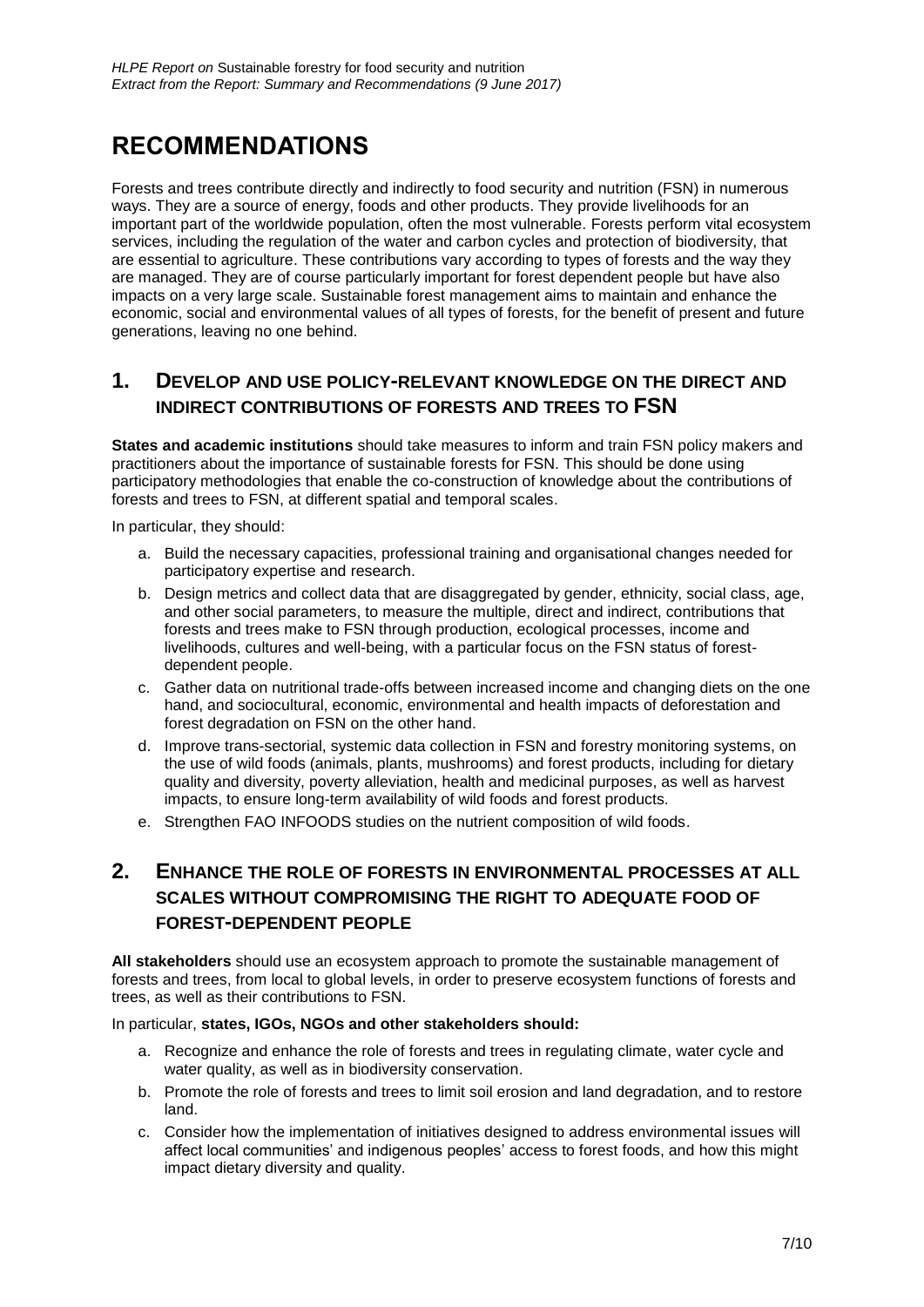### **3. SUPPORT THE CONTRIBUTIONS OF FORESTS TO IMPROVE LIVELIHOODS AND ECONOMIES FOR FSN**

#### **States and the private sector should:**

- a. Develop and promote participatory forest planning and management policies and measures that enable access to nutritionally important forest foods, in particular for forest dependent communities and indigenous peoples.
- b. Promote and enable income generation and livelihoods opportunities in local communities, through the sustainable management and use of forest resources, particularly for those living in mountains and other remote areas.
- c. Integrate low-carbon, renewable energy schemes in forest management plans to achieve multiple benefits, including adequate access to fuel for food preparation.
- d. Increase public investments to support community-driven, forest-based enterprises for sustainable livelihoods, culture and well-being.
- e. Invest in social and technical innovations to minimize health risks associated with the use of fuelwood and wood stoves.
- f. Develop transformative, transparent and understandable marketing information systems for non-wood forest products.

### **4. PROMOTE MULTIFUNCTIONAL LANDSCAPES FOR FSN THAT INTEGRATE FORESTS AND TREES AS KEY COMPONENTS**

#### **States, IGOs, local authorities, conservations agencies, NGOs and other stakeholders should:**

- a. Strengthen the contribution of forests and trees, within landscape mosaics, in the provision of fundamental ecosystem services to support agricultural production, including pollination and water and nutrient cycling.
- b. Promote integrated planning and local adaptive management of landscapes with strong acknowledgement of the multiple functions and uses of forests and trees.
- c. Promote a nutrition-sensitive landscape approach to integrate the multiple goals of FSN, sustainable forestry, land use, and biodiversity conservation for human, animal and ecosystems health.
- d. Promote and invest in research and technologies aiming at developing and up-scaling diverse suitable agroforestry systems within integrated landscape mosaics.
- e. Ensure that governance mechanisms at different scales enable sustainable integrated landscape approaches that: articulate different functions of forests and trees (including wood and food production, biodiversity conservation and sociocultural benefits); consider short and long-term objectives; recognize and reduce conflicts between stakeholders.

### **5. ACKNOWLEDGE THE IMPORTANCE AND STRENGTHEN THE ROLE OF FORESTS AND TREES IN ENHANCING RESILIENCE AT LANDSCAPE, COMMUNITY AND HOUSEHOLD LEVELS FOR FSN**

#### **States, IGOs, local authorities, conservations agencies, NGOs and other stakeholders should:**

- a. Identify and strengthen the ways in which forests and trees contribute to build resilience at landscape, community and household levels.
- b. Develop integrated food-forestry systems building on local knowledge that contribute to enhance resilience of landscapes, communities and livelihoods.
- c. Strengthen the capacity of forest-dependent and indigenous peoples, local communities, local organizations and national institutions to mainstream and enhance the concept of resilience of landscapes, communities and households in policies, plans and projects that address the forest-FSN nexus.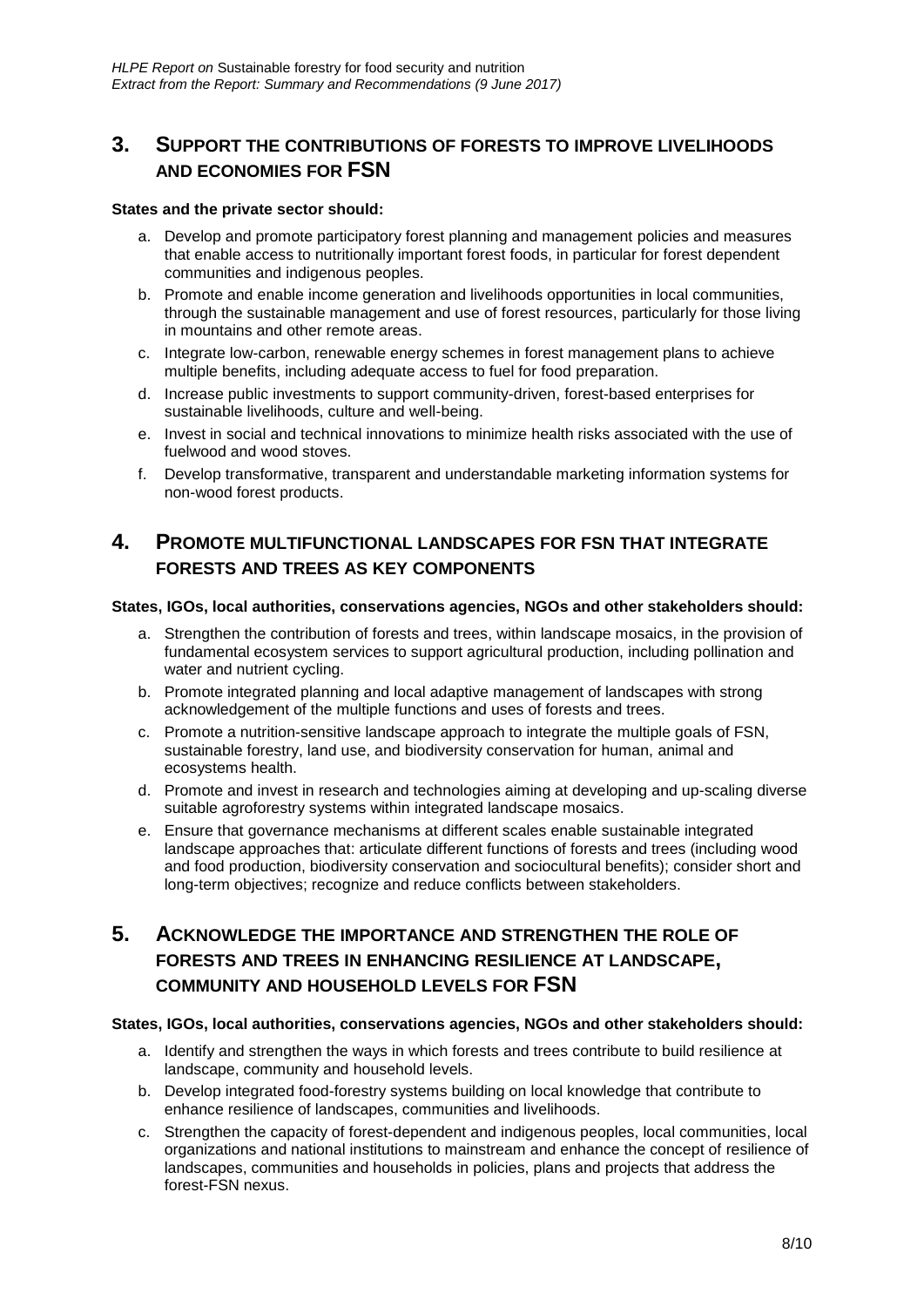d. Determine and provide the institutional and financial requirements to integrate and implement resilience-enhancing dimensions of forests and trees into policies and programs.

#### **6. RECOGNIZE AND RESPECT LAND AND NATURAL RESOURCE TENURE AND USE RIGHTS OVER FORESTS AND TREES FOR FSN**

#### **States should:**

- a. Ensure local communities', forest dependent communities' and indigenous peoples' access to and use of forest resources for the realization of their right to adequate food.
- b. Ensure that policies, legislation and programmes that affect forests and trees respect and ensure the rights of indigenous peoples, smallholders and marginalized communities, including the rights of indigenous peoples over their genetic resources and associated traditional knowledge.
- c. Legally protect customary land and natural resource tenure and use rights of food insecure people over forests and trees for FSN through formal instruments consistent with legal frameworks.<sup>7</sup>
- d. Ensure and enforce access, use and tenure rights of vulnerable and marginalized groups to forests and trees, especially in the face of large-scale infrastructure development as well as land grabbing and the establishment or expansion of protected areas.
- e. Collaboratively develop rights-based initiatives with indigenous peoples to enhance the productivity and resilience of forests and tree-based systems, and incorporate these initiatives into policies, programmes and practices.

#### **7. STRENGTHEN INCLUSIVE FOREST GOVERNANCE SYSTEMS ACROSS SECTORS AND SCALES FOR FSN**

#### **States and other stakeholders should:**

- a. Strengthen policy coherence across forestry, agriculture, education and other sectors at different scales, in order to ensure sustainable forest management strategies for improved FSN.
- b. Promote effective incentives for the sustainable production and consumption of forest products for FSN.
- c. Promote a rights-based approach to the governance of forests and trees for FSN, ensuring compliance with international human rights law and standards, $8$  including standards of transparency and accountability.
- d. Ensure that laws, policies, and programmes affecting forests and trees avoid or minimize negative impacts on FSN, create forest governance regimes that incorporate FSN concerns, clearly define the roles, rights and obligations of various stakeholders, and are effectively enforced.
- e. Ensure the full and effective participation of all relevant stakeholders in forest policy development, governance, and management at all scales, particularly of women as well as vulnerable and marginalized groups, including indigenous peoples, and forest-dependent communities, by providing them adequate support and capacity building.
- f. Ensure the full and effective participation of concerned stakeholders, including indigenous peoples and forest-dependent communities in order to integrate FSN concerns in the creation and management of protected areas.

<sup>-</sup><sup>7</sup> e.g.: UN Declaration on the Rights of Indigenous Peoples; CFS Voluntary Guidelines on the Responsible Governance of Tenure of Land, Fisheries and Forests in the Context of National Food Security (VGGT), Convention on the elimination of all forms of discrimination against women (CEDAW).

<sup>8</sup> Including the International Covenant on Civil and Political Rights and the International Covenant on Economic, Social and Cultural Rights, the CEDAW, the UN Declaration on the Rights of Indigenous Peoples; and the CFS VGGT.